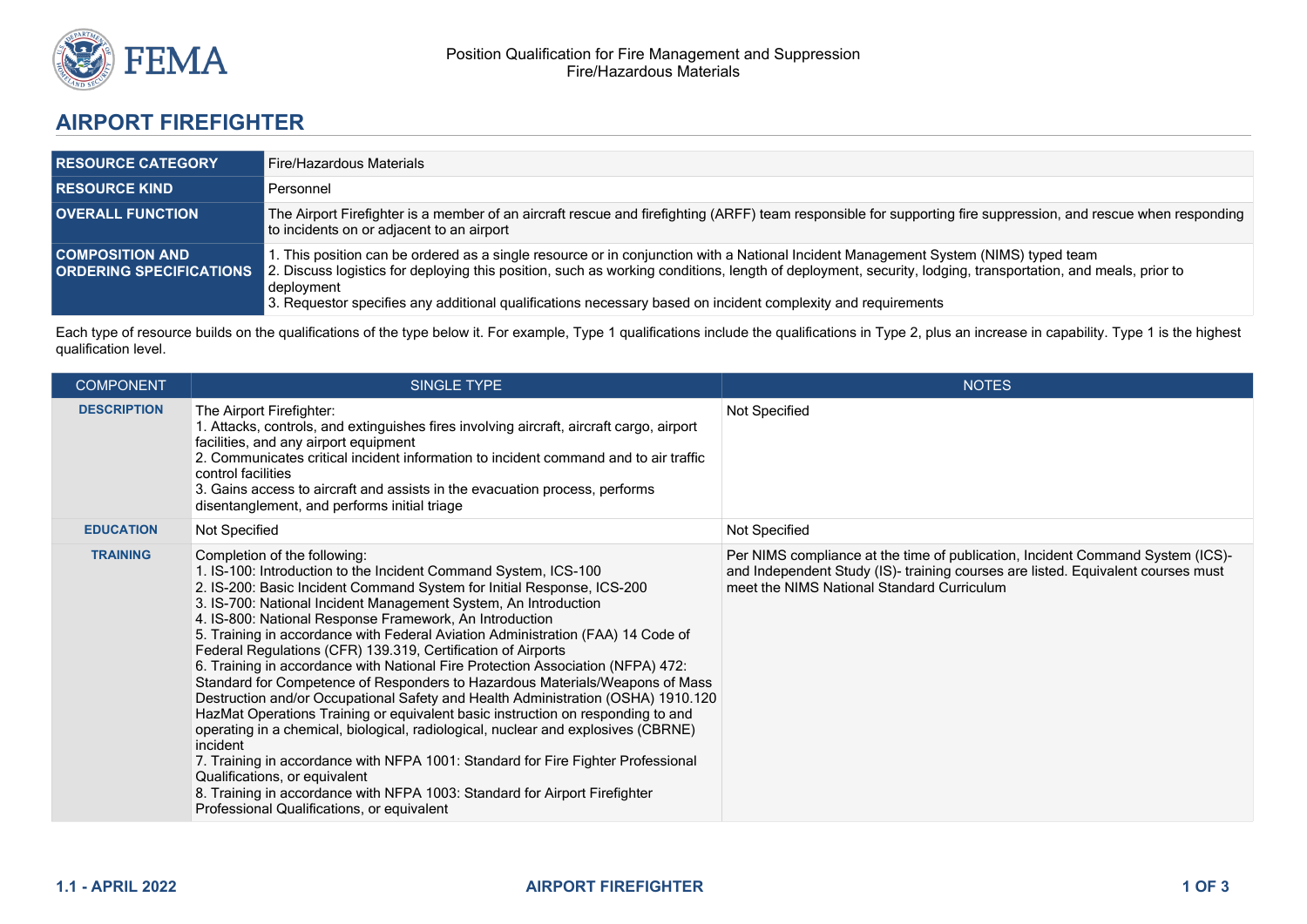

| <b>COMPONENT</b>                                                                            | <b>SINGLE TYPE</b>                                                                                                                                                                                                                                                                                                                                                                                                                                                                | <b>NOTES</b>                                                                                                                                                                                                                                                                                                                       |
|---------------------------------------------------------------------------------------------|-----------------------------------------------------------------------------------------------------------------------------------------------------------------------------------------------------------------------------------------------------------------------------------------------------------------------------------------------------------------------------------------------------------------------------------------------------------------------------------|------------------------------------------------------------------------------------------------------------------------------------------------------------------------------------------------------------------------------------------------------------------------------------------------------------------------------------|
| <b>EXPERIENCE</b>                                                                           | Knowledge, Skills and Abilities:<br>1. Knowledge of aircraft cargo hazards, including hazardous materials/dangerous<br>goods incidents<br>2. Ability to use fire hoses, nozzles, turrets, and other appliances required for fire<br>suppression<br>3. Ability to apply the types of extinguishing agents required for compliance<br>4. Knowledge of emergency aircraft evacuation assistance<br>5. Ability to adapt and use structural rescue and firefighting equipment for ARFF | Not Specified                                                                                                                                                                                                                                                                                                                      |
| <b>PHYSICAL / MEDICAL</b><br><b>FITNESS</b>                                                 | 1. Arduous<br>2. Ability to work while wearing appropriate Personal Protective Equipment (PPE)                                                                                                                                                                                                                                                                                                                                                                                    | 1. The NIMS Guideline for the National Qualification System (NQS) defines<br>Physical/Medical Fitness levels for NQS positions<br>2. PPE is mission-specific and may vary by work environment. It includes protective<br>footwear, protective clothing for skin exposure, eye and ear protection, respirators,<br>gloves and masks |
| <b>CURRENCY</b>                                                                             | 1. Functions in this position during an operational incident, planned event, or<br>participation in exercise, drill, or simulation at least once every three years<br>2. Participates in at least one live-fire drill prior to initial performance of rescue and<br>firefighting duties and every 12 months thereafter                                                                                                                                                            | Not Specified                                                                                                                                                                                                                                                                                                                      |
| <b>PROFESSIONAL AND</b><br><b>TECHNICAL</b><br><b>LICENSES AND</b><br><b>CERTIFICATIONS</b> | Certifications:<br>1. Authority Having Jurisdiction (AHJ) certification equivalent to NFPA 472: Standard<br>for Competence of Responders to Hazardous Materials/Weapons of Mass<br><b>Destruction</b><br>2. AHJ certification equivalent to NFPA 1003: Standard for Airport Firefighter<br><b>Professional Qualifications</b>                                                                                                                                                     | The AHJ determines recertification requirements, if any                                                                                                                                                                                                                                                                            |